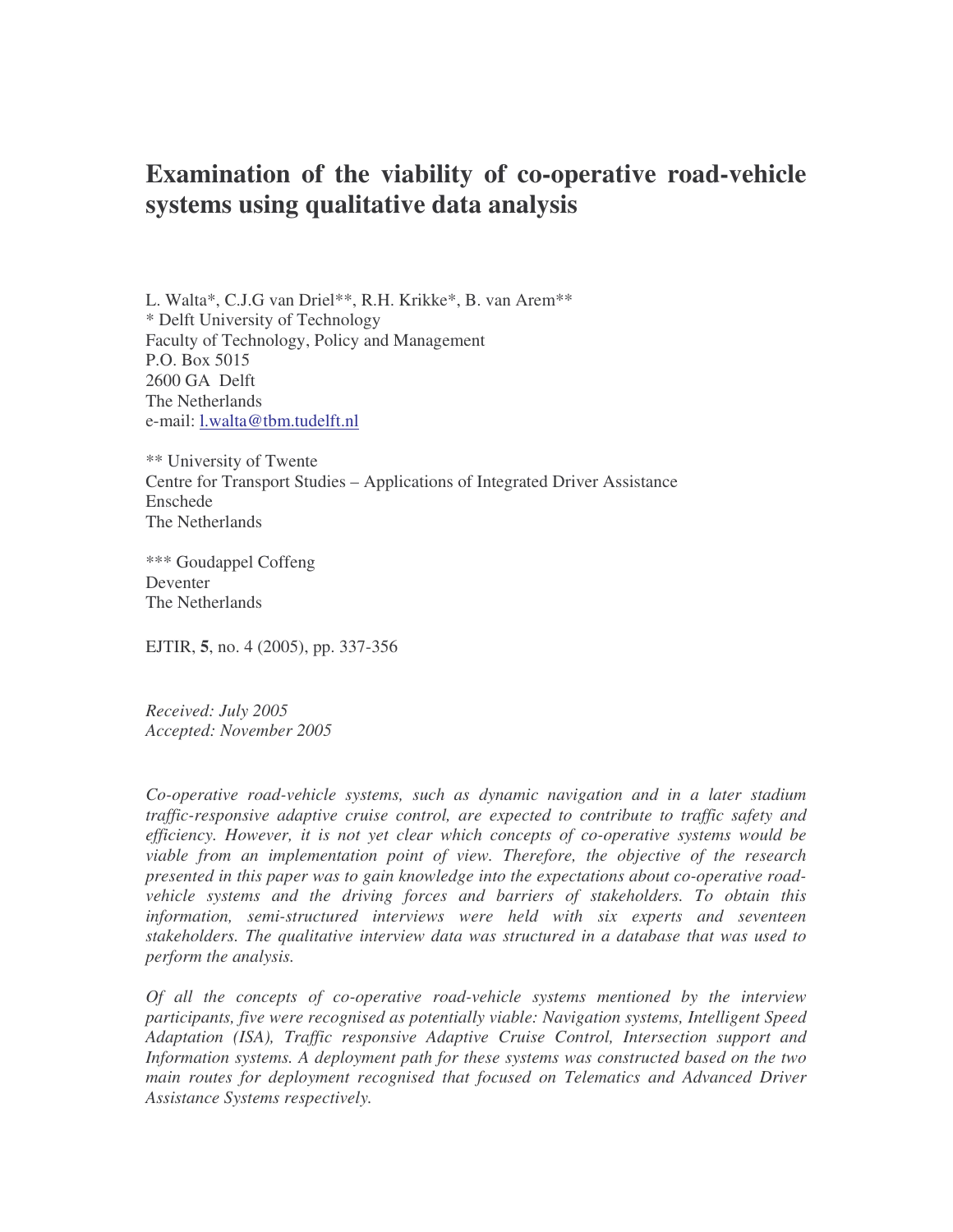*Two viable concepts were identified at the point where positive expectations about cooperative road-vehicle systems and the driving forces of stakeholders coincided. Obligatory half-open ISA relieves barriers such as market penetration and profitability and is expected to have positive effects on efficiency and safety. A multifunctional information platform would increase efficiency for commercial transportation.*

**Keywords**: Advanced Driver Assistance Systems, Co-operative road-vehicle systems, Qualitative analysis, Stakeholders

# **1. Introduction**

Current traffic problems are growing rapidly. Accessibility decreases due to congestion, and quality of life in terms of traffic safety and the environment also suffers from the enormous demand for car travel. When conventional solutions for these problems in the field of road construction and traffic management no longer suffice, deploying Intelligent Transport Systems (ITS) may be an option. These systems, to be located at the interface between Information and Communication Technology (ICT) and the transport system, are expected to be able to contribute to a solution for many of the current transport problems (e.g. Jaaskelainen, 2002).

One of the subgroups of ITS are Advanced Driver Assistance Systems (ADAS). ADAS are systems that support the driver in performing the driving task. The development of these systems starts with autonomous systems, working only from the vehicle itself, but some applications may be extended to a co-operative system (Ehmanns et al., 2004). Co-operation can take place between the vehicle and the infrastructure (road-vehicle co-operation) or between vehicles (vehicle-vehicle co-operation). VanderWerf et al. (2002) describe a simulation experiment showing a substantially increased flow (100%) using vehicles equipped with co-operative Adaptive Cruise Control (ACC), where flow increases just marginally (7%) using vehicles equipped with autonomous ACC. Shladover (1997) states that co-operative systems make it easier to detect other vehicles (vehicle-vehicle co-operation) and roadside obstacles (road-vehicle co-operation) than with autonomous sensors only. Besides, information and recommendations could be provided from the roadside to the driver. These potentials of co-operative systems make it worthwhile assessing the possibilities for their introduction and deployment.

However, it is also recognised that there are significant deployment complexities incurred by co-operative systems (Shladover, 1997). For ITS in general non-technical issues are expected to be more challenging than technical issues where implementation is concerned (Marchau et al., 2001). When co-operative road-vehicle systems are considered, a major challenge is the co-operation between the different stakeholders (Bekiaris et al., 2004).

Several deployment scenarios for ITS or ADAS have been introduced. Van Arem & Jacob Tsao (1998) compare the different approaches of Automated Vehicle Guidance (AVG) in California and the Netherlands. It turns out that California prefers a revolutionary approach, in which a desired end-state is formulated, while in the Netherlands an evolutionary approach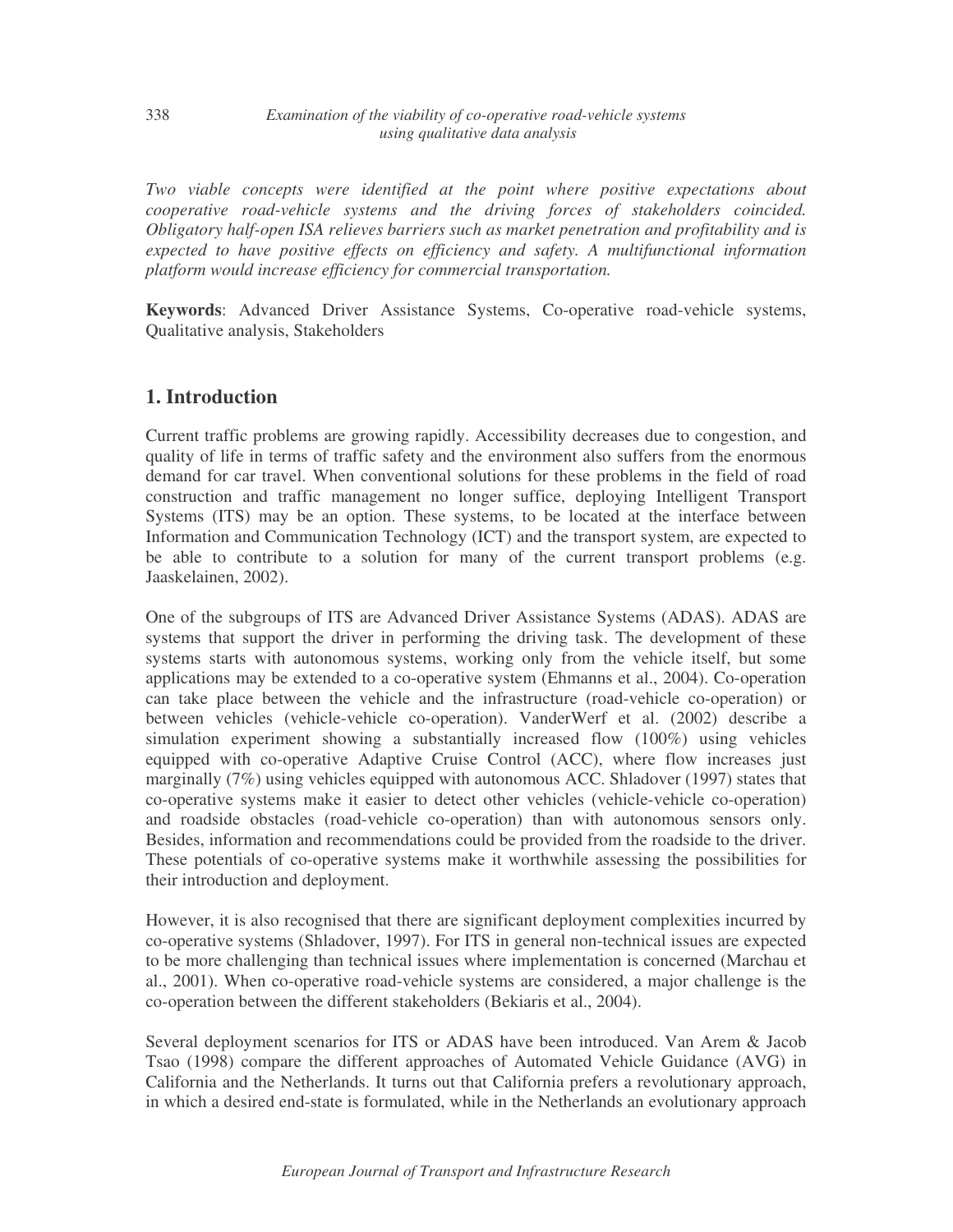is adopted, concentrating on the achievability of deployment steps. The ADASE II Roadmap (Ehmanns et al., 2004) describes an evolutionary development path of ADAS with increasing level of support and complexity, starting off with Night Vision and developing towards Intersection support and visions for Autonomous Driving. In the People Mover Roadmap (Van Hylckama Vlieg et al., 2003), three generations of people movers are identified, based on increasing technological development, starting off with dedicated track and developing towards limited mixed traffic operation.

The correspondence of these scenarios is that they focus on technology development and consider a distant time horizon. They are an important means to provide a guideline for implementation, but there is a need to have more insight into the viability of individual deployment steps. This need is especially present for co-operative road-vehicle systems since having to equip both vehicles and infrastructure makes deployment more complex and the involvement of multiple stakeholders makes it harder for a single stakeholder to have an overview of the driving forces and barriers that influence the viability.

The main objective of the research presented in this paper was to gain knowledge into the expectations about co-operative road vehicle systems and the driving forces and barriers of stakeholders involved in the implementation of these systems. At the point where positive expectations and driving forces coincide, viable concepts of co-operative road vehicle systems were identified. A qualitative approach was used to assess the opinion of a limited number of stakeholders and experts. This resulted in a deployment path and the definition of two viable concepts of co-operative road-vehicle systems.

The focus of this research was on motor vehicles with more than two wheels using road infrastructure. Furthermore, those systems that directly concern driving behaviour were considered. Applications specific for public transport were not considered. In this paper 'cooperative systems' is used instead of 'co-operative road-vehicle systems'.

The next section describes the methodology used. The results are presented in section 3. In section 4 the deployment path is described based on the interview results. Furthermore two potentially viable concepts of co-operative systems were developed, that are described in section 5. Finally, in section 6, the conclusions are summarized.

# **2. Methodology**

A qualitative analysis approach was used as the topic has an exploratory character. The methodology that was found most suitable for this research is based on the strategy of grounded theory approach (Wester, 1987). Grounded theory approach is aimed at theory development through comparison of research data with phenomena derived from research, in order to prove or disprove these phenomena. The phenomena will be updated and finally lead to a theory. This approach requires a searching attitude from the researcher. Grounded theory approach is mostly applied in social and medical sciences (e.g. Russell, 2003; Yeh, 2003), but there are other examples of its application in informatics (Nasirin et al., 2003), logistics (Halldórsson and Aastrup, 2003) and transportation planning (Lucas, 1998). In general it applies to areas in which knowledge has to be developed.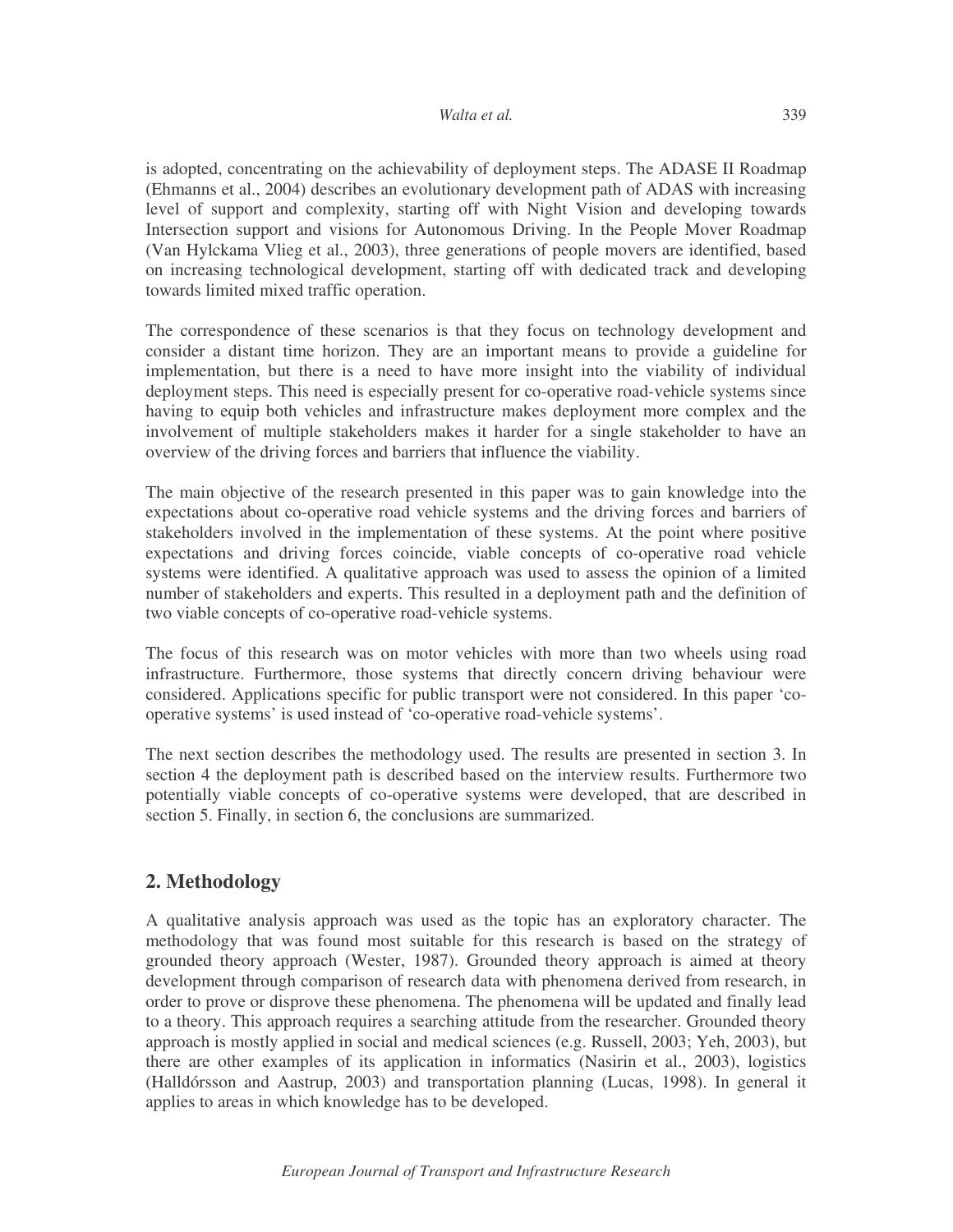In this research, grounded theory approach was applied in the following way. First the most important themes with respect to co-operative systems were derived through a literature search (Walta, 2004). Taking these themes into account, semi-structured interviews were held with stakeholders and experts to derive inside-information, visions and opinions on these themes. The mainstream vision on a theme was derived through consideration of the different arguments elicited on aspects of the theme, while taking into account, if necessary, the interviewee's background. If not enough information was available on a certain theme to make such a consideration, the results on that theme were summarized. The consequence of a qualitative approach is that the results are generally presented in a narrative way.

Six themes were considered important to investigate with respect to the objective described above. These themes were: effects, added value, recognised co-operative systems, systems deployment, driving forces and barriers, and stakeholder roles and relations. It was considered valuable to derive a definition on co-operative systems first, as it is a condition that the interviewees see co-operative systems from the same perspective.

Interviews were held with stakeholders and experts in the field of intelligent vehicles. Experts were interviewed because they were expected to have a broader view on the subject and stakeholders were interviewed because they would see more practical issues. Because of the properties of the information that was desired, semi-structured and personal questioning was applied in the interviews. Interview participants were thus able to bring forward aspects that were not yet recognised, and the interviewer could use extra questions to refine these aspects. To be selected, the participants should either represent one of the eight relevant stakeholder groups (see table 1), or have expertise in the research area. A presumed willingness to participate was also taken into account. The starting point was to find two interviewees per stakeholder group. For the driver group, however, no representative was found, thus it was accepted that this group would not be included in this research. The co-operative organisations mentioned in the table are organisations that facilitate and manage projects and knowledge dissemination of research and development on Intelligent Transportation Systems, and in which many stakeholders are involved (such as the Japanese AHSRA and the European ERTICO). There were 6 experts and 17 stakeholders – from several European countries, the United States and Japan – willing to participate in the interviews.

## **Table 1. Number of interviewees per stakeholder group**

| <b>Type of stakeholder</b>          |                |
|-------------------------------------|----------------|
| Co-operative organisations          | 3              |
| Automotive industry                 | 2              |
| Authorities (National and European) | 2              |
| Service providers                   | $\mathfrak{D}$ |
| User (driver)                       |                |
| Vehicle system suppliers            | 3              |
| Traffic management                  |                |
| Roadside system suppliers           |                |

The main questions of the interview focused on which functionalities of co-operative systems are viable, which technology and stakeholders will play a role in the development of co-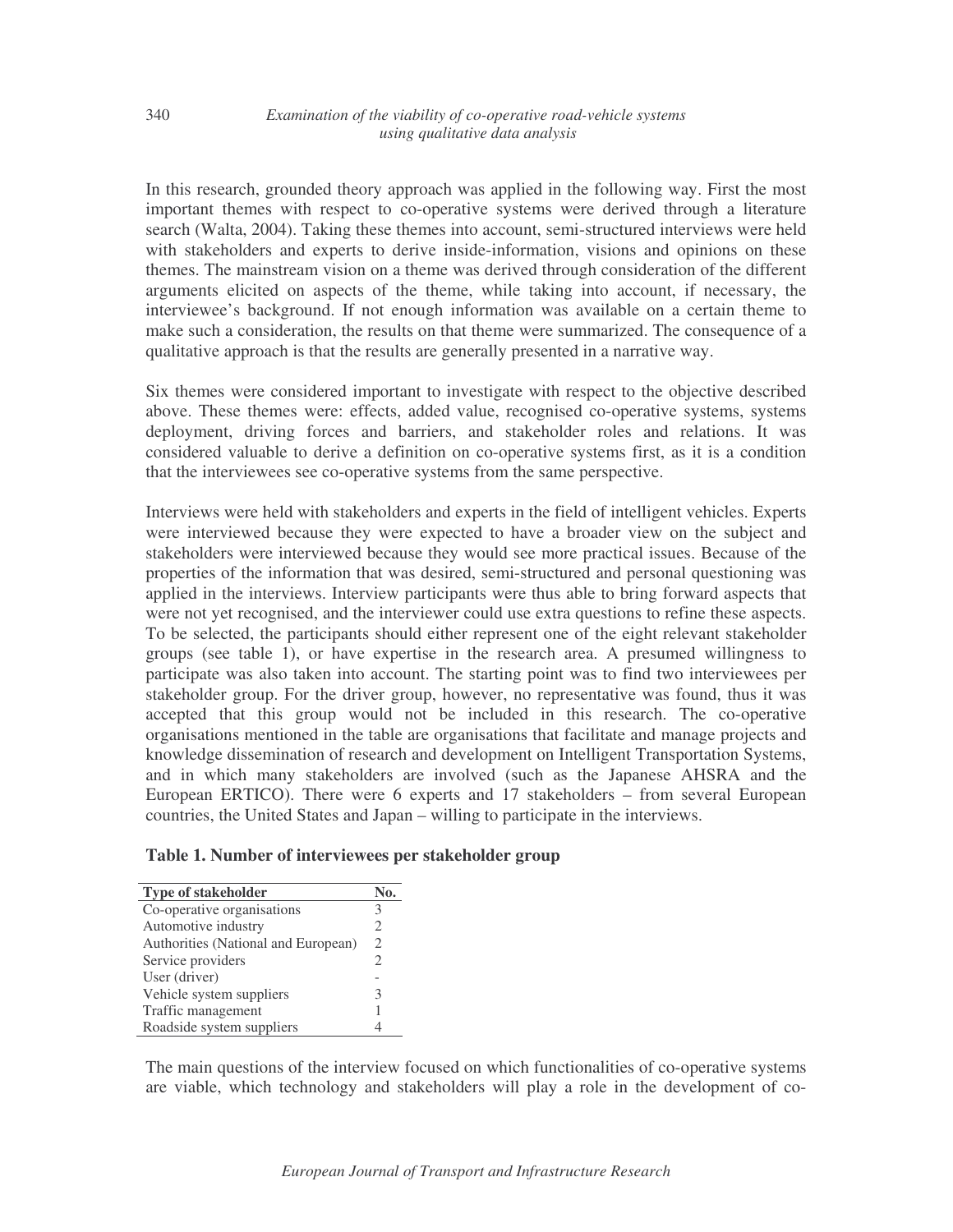operative systems, what is the added value with respect to autonomous vehicles and the traffic management system, what are the driving forces and barriers in the development of cooperative systems, which roles will the stakeholders play and what are the relations with other stakeholders. The way of questioning implied that the interviews would be performed face-to-face. This was however not feasible in some cases, so four of the twenty-three participants answered by e-mail and two were interviewed by telephone.

In order to perform this analysis the interview results were first processed in the following manner. The complete interviews were written out on paper, question by question. Due to the method of interviewing it occurred that answers to multiple questions were given in one answer. This was handled by allocating fragments of interview text to the relevant questions. To support the analysis process and include all relevant results of the interviews in it, the complete text of the interviews was coded using Kwalitan qualitative data analysis software which is used for qualitative research based on grounded theory approach (Peters, 2004). All interview text was divided into segments of text consisting of the answer an interviewee gave to a question. Codes were added to fragments (words or complete sentences) of these segments according to the issue they referred to. A database with codes and their associated fragments was thus created, to facilitate the analysis process. Per theme, the codes were selected that applied to it, which gave access to a complete overview of interview results relevant to that theme.

# **3. Results**

In this section the results of the analysis of the interviews on the expectations about cooperative systems and stakeholders are presented. The results were grouped by the theme investigated. In some cases – added value and driving forces and barriers – the results were suitable for quantification. First the results on the definition of co-operative systems are presented.

# **3.1 Definition of co-operative systems**

In order to define what co-operative systems are, some main characteristics were derived from literature. It was noticed that co-operation implies communication to the driver/vehicle via in-vehicle systems (Misener, unknown date; Harutoshi et al., 2003). If communication is also sent from the vehicle to the infrastructure this is called interaction (Blosseville et al., 2003), which would mean that interaction is not a condition for co-operation. Shladover (1997) makes a difference between passive and active co-operation, but generally, when cooperation is concerned, the active form is considered. This means that the information sent to the vehicles in a co-operative system is based on the current state of the transport system, which is determined from data collected by infrastructure-based sensors (Misener, unknown date) and/or from floating car data (Fischer et al., 2003). There are three levels of control often mentioned concerning Advanced Driver Assistance Systems (e.g. Marchau et al., 1997), which are Informing, Assisting (driver can overrule) and Complete Automation. Van Arem et al. (2004) define three co-operation models with increasing levels of co-operation. The first is Mutually Informing: road users and operator exchange information, but may adapt their actions separately; the second is Negotiating: there is a set of rules for the mutual exchange of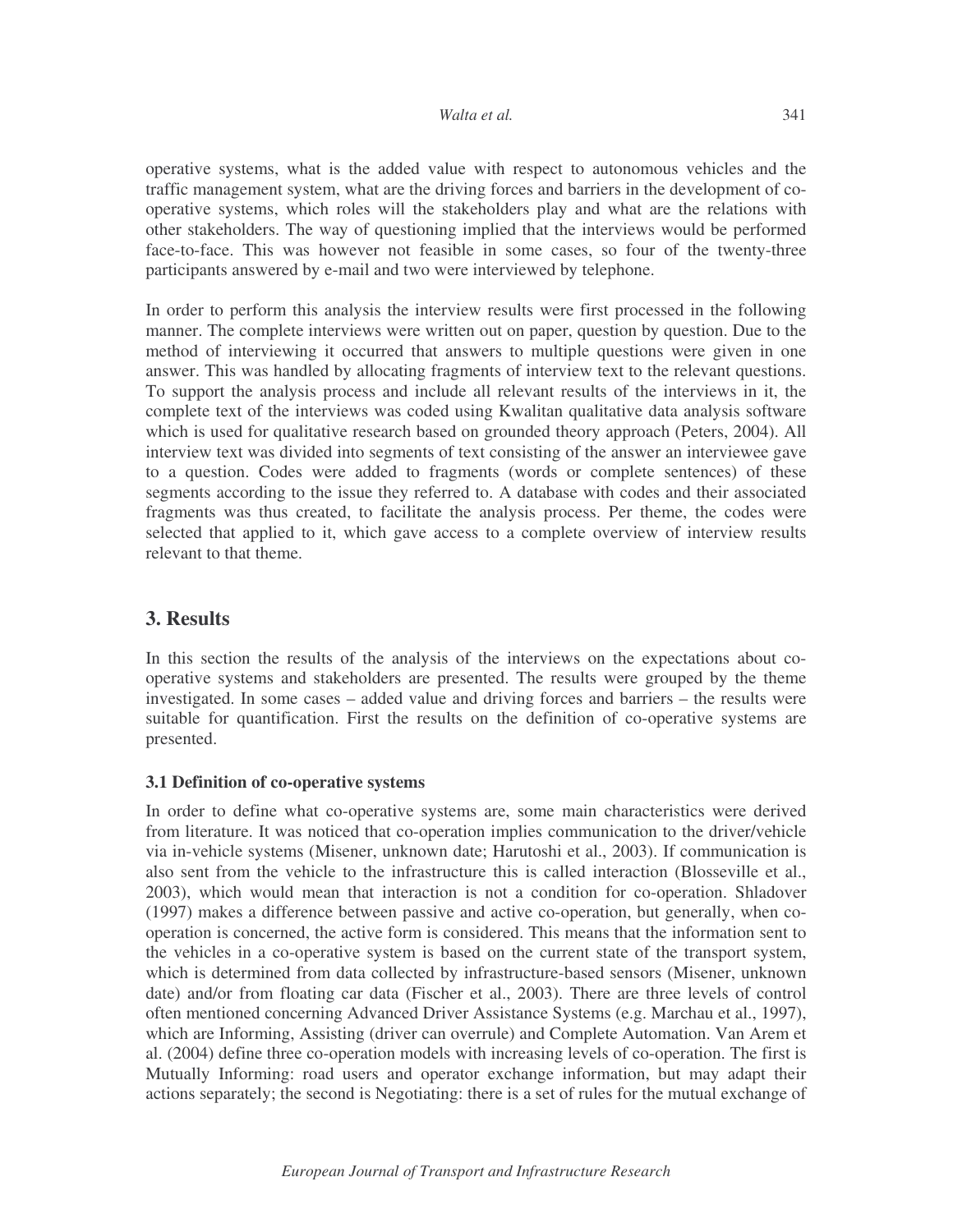goals, preferences, feasible actions and restrictions of the road, allowing for an exchange of data; and the third is Compelling: one actor is able to determine, restrict and enforce the others' actions.

This information was used to construct a definition of co-operative systems that lays down the minimal requirements of a system to be called co-operative. The categorisation in level of co-operation by van Arem et al. (2004) would imply that mutually informing is the minimal requirement. However, considering the other sources of literature, one-way communication from the roadside to the vehicle is already seen as co-operation. To leave room for applications moving towards the first level of co-operation defined by van Arem et al. (2004), one-way communication from the roadside to the vehicle is adopted as a minimal requirement in this definition of co-operative systems:

"Co-operation between the infrastructure and a vehicle, by means of communication of information – derived from the current state of the transport system – between a roadside system and an in-vehicle system, to support or enable the driver and/or vehicle to perform a certain traffic-related action. Dependent on the communication technology used, the roadside system can be located directly at the roadside (e.g. roadside beacons) or at a more centralized location (e.g. traffic information centre)."

From the interviews it appeared that not all systems proposed by the interviewees matched this definition. There were two main reasons for this.

Firstly, the perception of many stakeholders on what co-operative systems are seemed to be limited to 'getting information into the vehicle'. These stakeholders often refer to systems that are 'connected' rather than 'co-operative'. Systems are connected if there is a communication channel in the vehicle with which information could be sent or received. A system is co-operative if this information is used to operate the vehicle. If a vehicle is connected, this of course opens possibilities for co-operation. As experts generally use a longer time horizon than private companies, that could explain why the vision of the stakeholders may sometimes be limited to connected systems.

Secondly, systems like e-call and voice-communication between a captain and a port master in shipping and aviation were also called co-operative. E-call can be called co-operative in the sense that many different stakeholders are involved in the process. It is however only indirectly traffic related and therefore does not match the definition. In shipping and aviation, one could speak of co-operative processes. If they were automated, they could be considered as co-operative systems according to the definition. In road traffic voice-communication would not be feasible, which makes automation a condition for co-operative processes to be achieved.

It was assumed that these differences of opinion about co-operative systems did not affect the course of the interviews because of their open character: the interviewee could bring up the systems he thought would be viable, and different aspects of these systems were then discussed.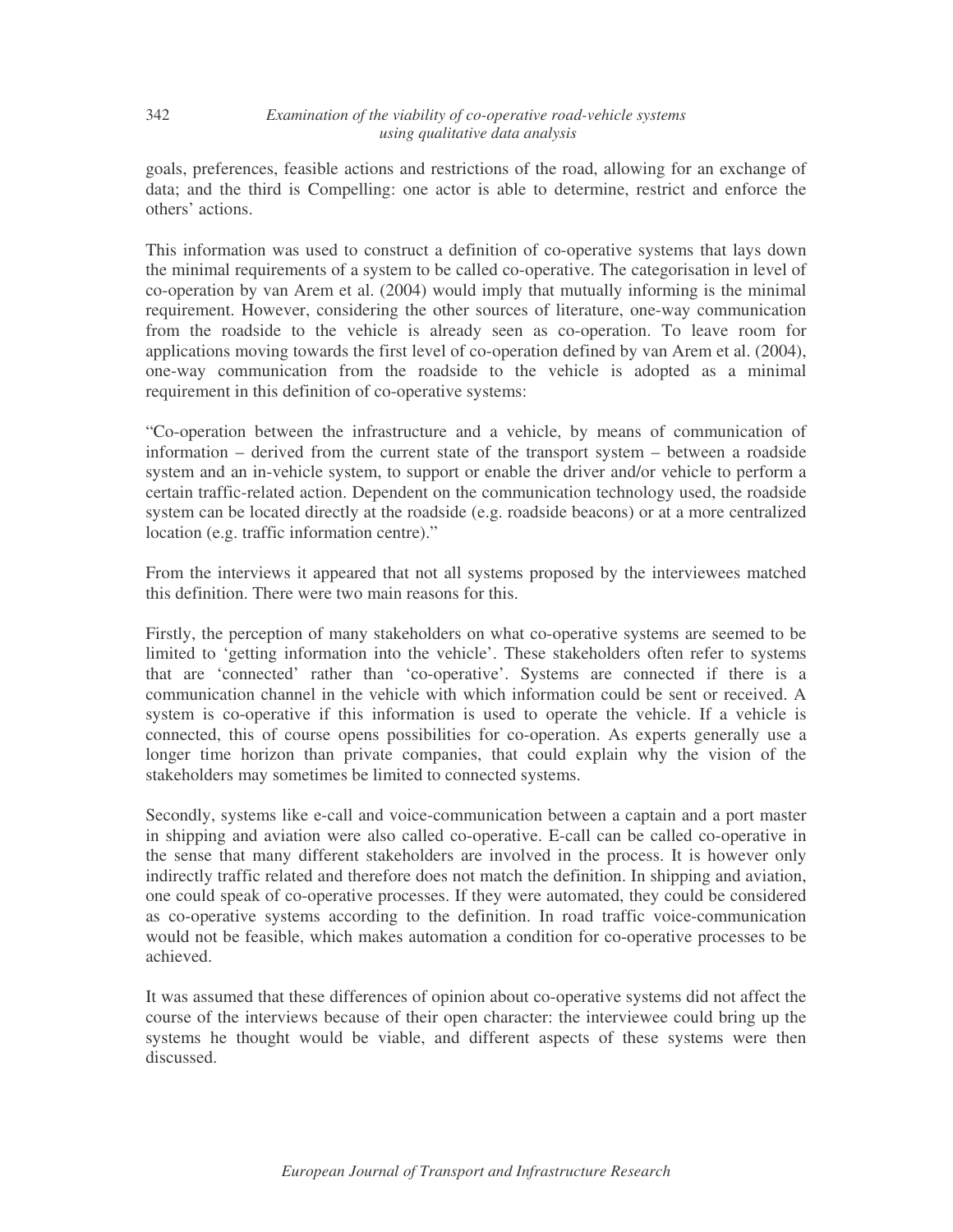### **3.2 Expectations about co-operative systems**

#### *Effects*

Concerning the effects of co-operative systems, the interviewees were asked which systems would be viable to meet the objectives of safety, efficiency, comfort. It turned out that most systems mentioned by the interviewees would match all three objectives, which implies that they would also have effects on all three of them. Substantial effects on efficiency and safety are however only expected at higher levels of control in which the driving task is partly or completely taken over by the vehicle. For systems on the information level of control, the effects on comfort seem to be more certain than the effects on efficiency and safety. That is remarkable as comfort is also seen as a secondary or side effect, for example by the automotive industry. However, some safety systems are currently sold as comfort systems as they are understood not to improve traffic safety and probably also to avoid liability problems. Summarizing: comfort may be the main motivation for the industry to introduce co-operative systems into vehicles.

### *Added value*

The opinion on added value was derived by asking the interviewees what they thought the added value of co-operation would be with respect to autonomous systems. This added value was quantified by the number of interviewees that brought them up. The added values that were at least mentioned four times were considered here. They were divided into added value as seen by the driver and from a traffic management point of view, as differences occur between these. For the driver, the added value is seen as 'horizon extension' (10 interviewees) and 'better information' (5). For traffic management, the added value is seen as 'influencing driving behaviour' (7), 'data quality improvement' (6), 'efficiency improvement' (6) and 'cost savings' (4).

#### *Recognised co-operative systems*

The interviewees were asked which systems would be viable. Taking into account the different arguments of the interviewees and the definition of co-operative systems there were five systems brought up by the interviewees that can be considered as potentially viable. These are Navigation, Intelligent Speed Adaptation, Traffic responsive Adaptive Cruise Control, Intersection Support and Information Systems.

Navigation systems can be co-operative if current traffic information is used to make it dynamic. The effects of navigation may be in many directions: efficiency, safety and comfort. Comfort is not perceived as the main objective of these systems, although most effects do point in this direction. Where effects on efficiency are concerned there is the discussion on the individual versus the collective. When systems are providing information, they should be focused on the individual as he would not buy a system and follow the advice if it is not for his own benefit. Systems that pursue efficiency for the collective should therefore be obligatory and directive, and integrated in traffic management. The management strategies should be determined by the authorities, to assure it is best for society, and a large penetration is necessary to be effective. It is doubtful whether the individual would benefit from efficiency effects, and obligatory systems may yet be far in the future, so the effects on efficiency may remain uncertain for some time.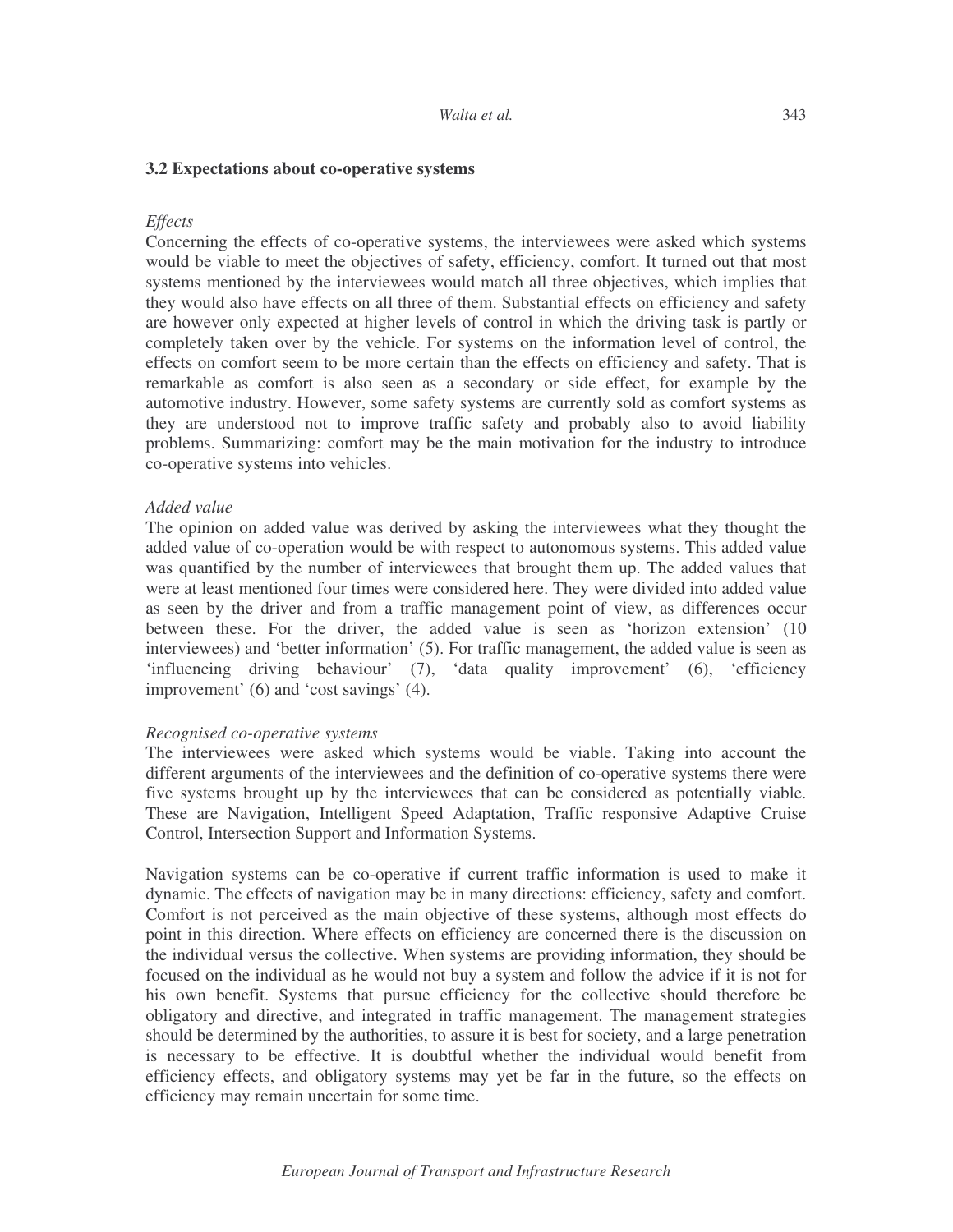Intelligent Speed Adaptation (ISA) can be co-operative if the desired information on local or temporary speed limits is communicated from the roadside to the vehicle. The effects of informing ISA on safety may be limited. Intervening ISA is not yet perceived as viable. The private user will probably accept half-open systems (i.e. systems that intervene automatically but can be overruled by the driver); the idea is that this may lead to better efficiency. For commercial transport the effects can also be social and economical, and intervention may be accepted here.

Traffic responsive Adaptive Cruise Control (ACC) means the adaptation of the parameters of ACC, on certain locations such as merging areas, to the current traffic situation. It is worth noting that these systems were only mentioned by experts and authorities. As one of the authorities said their role is to permit ACC or make it obligatory, the industry will probably not do anything unless a decision about this is made.

Worth mentioning is that the automotive industry does see possibilities for Intersection Support systems. It is however not yet clear if this will be done by vehicle-vehicle or vehicleroadside co-operation. The automotive industry says this depends on the country and the available infrastructure, but authorities and experts think that it can only be done by vehicleroadside co-operation, as it is a complex situation.

Warning and information systems were perceived as viable applications. Information systems are expected to bring comfort. Warning systems cannot apply to hazards in the direct neighbourhood for liability reasons but do apply to situations that occur within several minutes ahead. The services mentioned were road conditions, queues/local hazard, curves, incidents (not only road incidents, but also general incidents), road works and speed limits.

# *Systems deployment*

This theme emerged mainly while discussing other questions. The visions of the interviewees on co-operative systems deployment could be summarized into two main routes: a Telematics route and an Advanced Driver Assistance route. Both routes would start with an application such as Navigation. The first route advances in generating information that has higher quality and is more dynamic and personalised. In its first stages the system cannot be called cooperative, but in the end it will be, albeit only on the level of information exchange. The devices used are initially onboard, aftermarket, systems, but later on these devices may be portable. The second route evolves into Advanced Driver Assistance systems and in the end high level co-operation with the roadside. Here, the devices will first be sold aftermarket. Later on they will be integrated into the vehicle and in the end become standard. One argues that these systems should be standard and in-vehicle in the first place, as people will probably not buy such systems as an extra to a vehicle.

The discussion of automation versus assistance plays a role in the second route for deployment. To investigate what might be in store for road traffic in the field of co-operation, a comparison was made with aviation, of which it was supposed that automation is commonly accepted. However, it was concluded that in aviation assistance is preferred above complete automation (Suikat, 2003). The same opinion could be derived from the interviews. One of the reasons is that the driver is currently responsible by law, and because of legal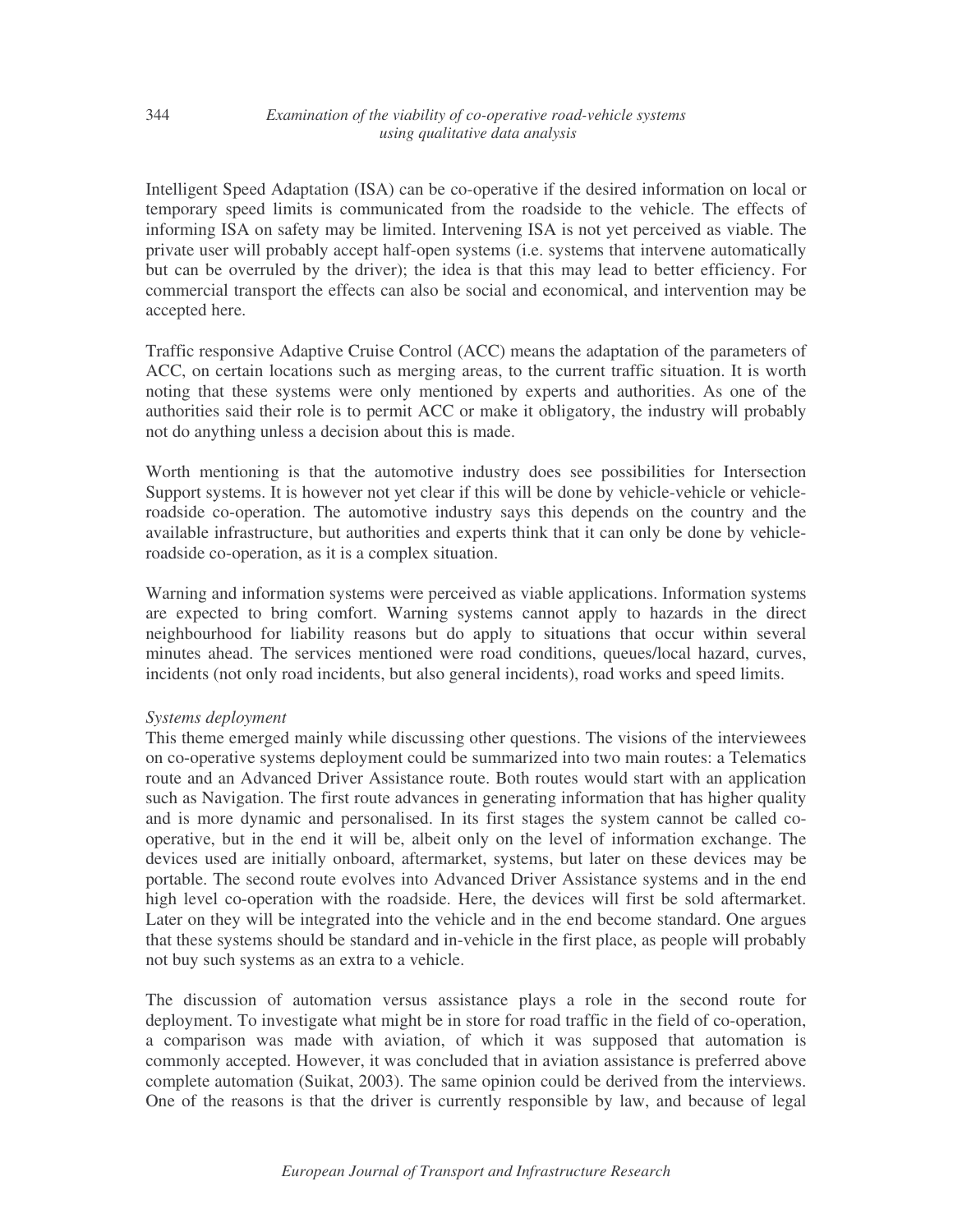concerns it may be undesirable to change this situation. Another is that direction should only take place when it is understandable by the driver, e.g. in extreme conditions to avoid danger. And finally it is said that humans are extremely good at driving a vehicle considering the driving task, and it may even be impossible to automate some parts of the driving task.

There is no discussion on whether or not there should be an open platform in the vehicle on which different applications can be run. Dedicated systems have shown to be too expensive to be profitable. To start up co-operative systems it was argued that there should be a "killer application" (i.e. an application generating a large market penetration, and therefore relieving barriers for related applications) bringing communication into the vehicle. This killer application will probably not be a co-operative system, as these are not expected to conquer the market independently. Probably an application such as tolling can bring communication into the vehicle. Another said that Navigation will be the core of co-operative systems development, as it introduces a large database and communication into the vehicle. This coincides with the idea of the two routes starting up with Navigation.

In the interviews it was generally said that systems are viable if they are profitable, or in other words, if there is a business case. However, it does not seem easy to find a business case. The main concern seems to be the willingness of the consumer to pay, because the business cases presented by the interviewees focus on how to moderate or even by-pass this barrier. These are hidden business cases in which traffic information is paid for by radio ads, state grants are made available for systems that have indirect positive effects on society, there is consumer compensation for delivery of Floating Car Data, one time fees instead of subscriptions and selling systems as standard instead of as an option to a car.

### **3.3 Stakeholders**

### *Driving forces and barriers*

The interviewees were asked to define what driving forces and barriers there were at different stages of working with co-operative systems - for the authorities stimulating, for the industry producing and for the consumer buying. This was done in two questions: one in which the stakeholders had to define their own driving forces and barriers and one in which the stakeholders and experts had to define the driving forces and barriers for the other stakeholders. It was found that these driving forces and barriers could be divided into motivations and requirements. Motivations often coincide with the objectives of a stakeholder. They are therefore fixed, unless the stakeholder changes his objectives. With requirements this is the other way around. Requirements are changeable in the sense that they may or may not be satisfied. Besides they are not the reason for stimulating, producing or buying systems, but are required for these actions to be feasible. A requirement is interpreted as a driving force when it becomes a driving force after being satisfied. A requirement is interpreted as a barrier if it is barrier when it is not satisfied. Of course the dividing line is not as sharp as sketched here, but the general idea is used to make a division between the requirements. The notion that there are motivations and requirements has been used in the overview on driving forces and barriers in table 2. Besides the three main groups of stakeholders – authorities, industry and consumer – there are also driving forces and barriers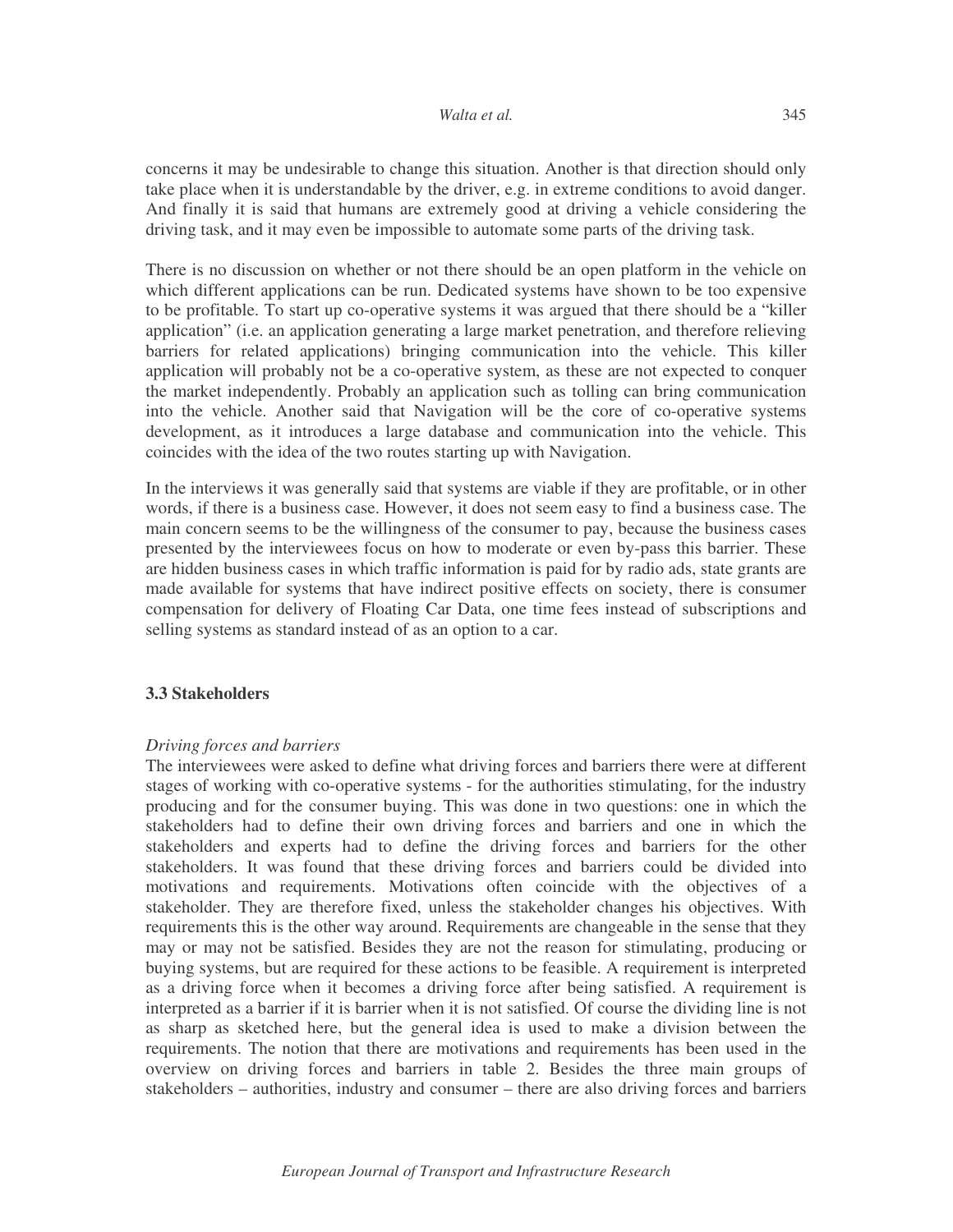that apply to the entire process of co-operative systems development and deployment. These are grouped as "general" driving forces and barriers.

The driving forces and barriers were quantified by the number of interviewees that (spontaneously) brought them up. In table 4 the driving forces and barriers are presented that were mentioned at least four times. Most significance is attached to the driving forces and barriers that were mentioned most often.

| <b>Stakeholders</b> | <b>Driving forces</b>                                                                                       |                    | <b>Barriers</b>                                          |                                                                        |
|---------------------|-------------------------------------------------------------------------------------------------------------|--------------------|----------------------------------------------------------|------------------------------------------------------------------------|
|                     | <i>Motivations</i>                                                                                          | Requirements       | <i>Motivations</i>                                       | Requirements                                                           |
| General             |                                                                                                             |                    | Automotive will<br>not accept<br>external control<br>(4) | Co-operation among<br>stakeholders $(11)$<br>Market penetration<br>(7) |
| Authorities         | Efficiency $(11)$<br>Safety $(11)$<br>Cost savings $(5)$                                                    |                    |                                                          |                                                                        |
| Industry            | Competitive advantage (7)<br>Unique selling points (7)<br>Regulation $(6)$<br>Comfort $(5)$<br>Safety $(4)$ | Profits $(5)$      |                                                          |                                                                        |
| Consumer            | Efficiency for business users (5)<br>Comfort for private users (6)<br>Gadget, image (6)<br>Safety $(5)$     | Benefits clear (7) |                                                          | Cost/Willingness to<br>pay $(10)$<br>Privacy (7)                       |

**Table 2. Overview of the most important driving forces and barriers**

346

Where external control is considered, it is perceived as a barrier that the automotive industry will not accept external control, meaning when the vehicle is directed by a party outside the vehicle and the driver has no possibility to overrule.

The co-operation among stakeholders, and in some cases the co-operation between the authorities and the automotive industry, is perceived as a barrier, rather than a driving force. This is because the desired co-operation (platform of stakeholders and co-operation between automotive industry and authorities) does not exist yet and will probably be difficult to achieve because of the different importances. Market penetration is perceived as a barrier as high market penetration may be necessary to achieve the desired effects and to be costeffective. The question of how to achieve high market penetration also plays a role here. There is a relation with two driving forces: regulation and installed base. If equipment is made obligatory or is already installed in vehicles (by the automotive industry or through regulation) the outlook for a high market penetration may be positive.

It is assumed that the policy goals efficiency, safety and environment (e.g. Bedaux, 2004) would probably be the main driving forces for the authorities. Of these three only environment cannot be recognised as relevant from the interviews. Terms used by the interviewees like traffic performance, mobility and better use of road infrastructure were regarded as efficiency. There are two forms of cost savings recognised for the authorities.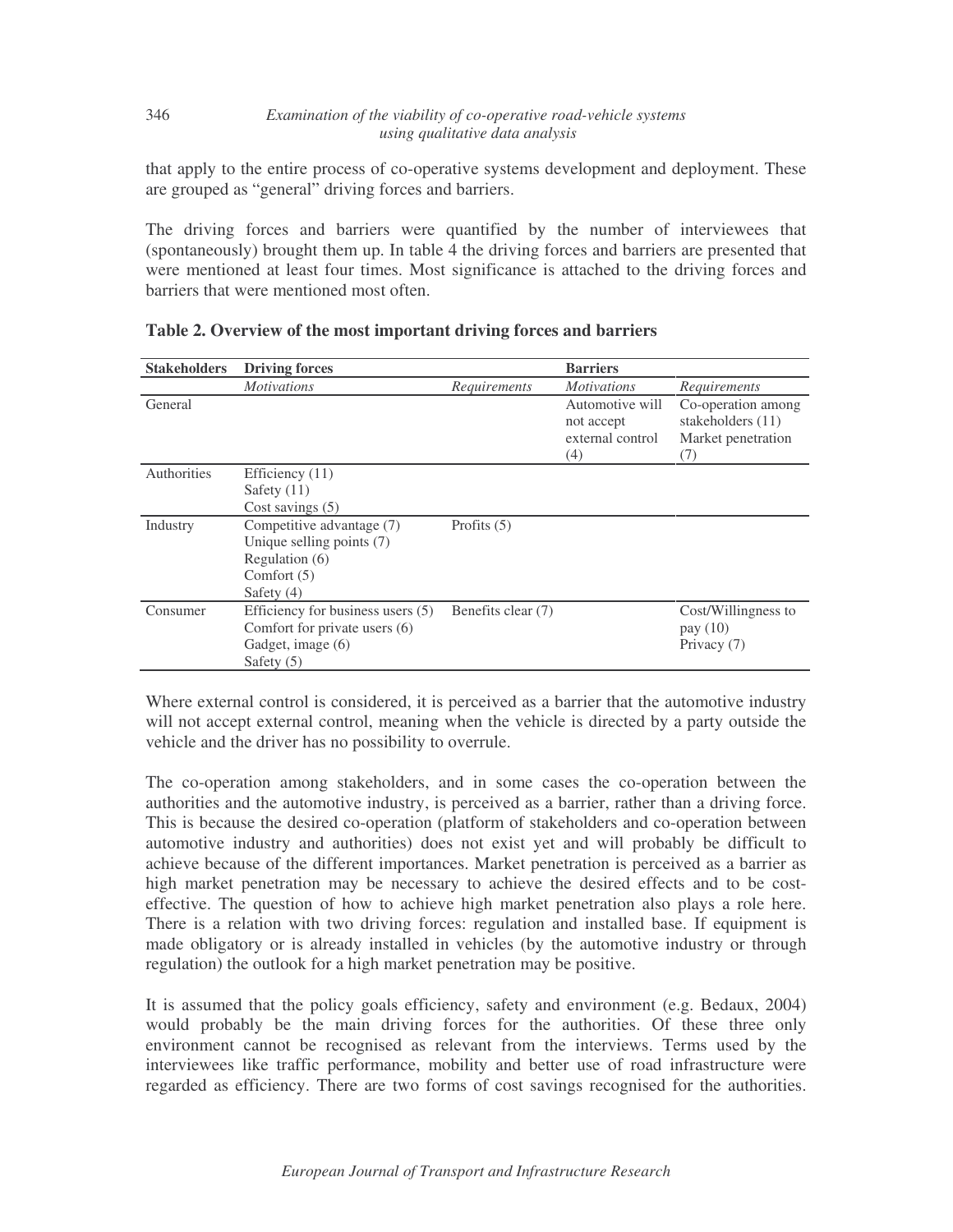One is that implementation of in-vehicle systems may be cheaper than infrastructure. The other is the derivative effect that the cost of congestion could decrease.

As the existence of industry is based on generating profit it is obvious that competitive advantage was recognised here. It was mentioned as the driving force for industry to invest in new technologies such as co-operative systems. Terms such as market expansion and better market position were also regarded as competitive advantage.

The so-called Unique Selling Points (USP) were perceived as important to the automotive industry, as they want to distinguish themselves from others. Co-operative systems may be such a unique selling point. There is an obvious relation here with the consumer, as his motivations determine what are unique selling points. Regulation was recognised as a motivation as well as a condition. By regulation as a motivation we mean making certain systems obligatory. This is a clear motivation for industries to develop these systems. Regulation as a condition (which has only been mentioned once) is perceived as necessary to know what standards the product should satisfy in order to be sure it will not be forbidden and the investments are justified. Stimulation as a form of regulation was not recognised from the interviews. There is some discussion about what is the real driving force of the automotive industry. Some interviewees, including the automotive industry itself, recognised safety as being the main driving force of the industry. Some others, however, said that comfort is their main driving force. The explanation for this may be in the fact that comfort is a selling argument for safety systems, as consumers may not want to pay for safety.

It is obvious that the profitability of a system or service is an important motivation for all industries. It may be quite strange, therefore, that this driving force is not so often mentioned, but this could be due to the fact that people 'forget' to mention it because there is no discussion about its importance.

A difference is perceived in business users (which may also be commercial transportation), and private users concerning their motivations to purchase systems or services. The motivation for business users was mainly recognised as efficiency. Comfort is in second place for them. Efficiency means time and therefore money for business users. For private users comfort seems to be a more important motivation. Consumers may purchase products for subjective reasons such as it being new, or a gadget, or referring to a certain image. Safety is an interesting issue as there were five opinions in favour of it being a driving force and three were against it. The motivations against it were that safety is not an argument you will pay for, that consumers will choose improvements in traffic conditions rather than safety. Also safety is not a sufficient motive for accepting systems that are compelling. For consumers this makes safety a questionable driving force. However it is only questionable if safety is a main driving force: the arguments do not declare that safety is not a driving force, just not such a strong one.

It is thought that drivers have to see, understand or be confident in the benefits of the system in order to purchase it. This is a condition as it is also argued that drivers want benefits if they purchase a system or service or if it is imposed on them.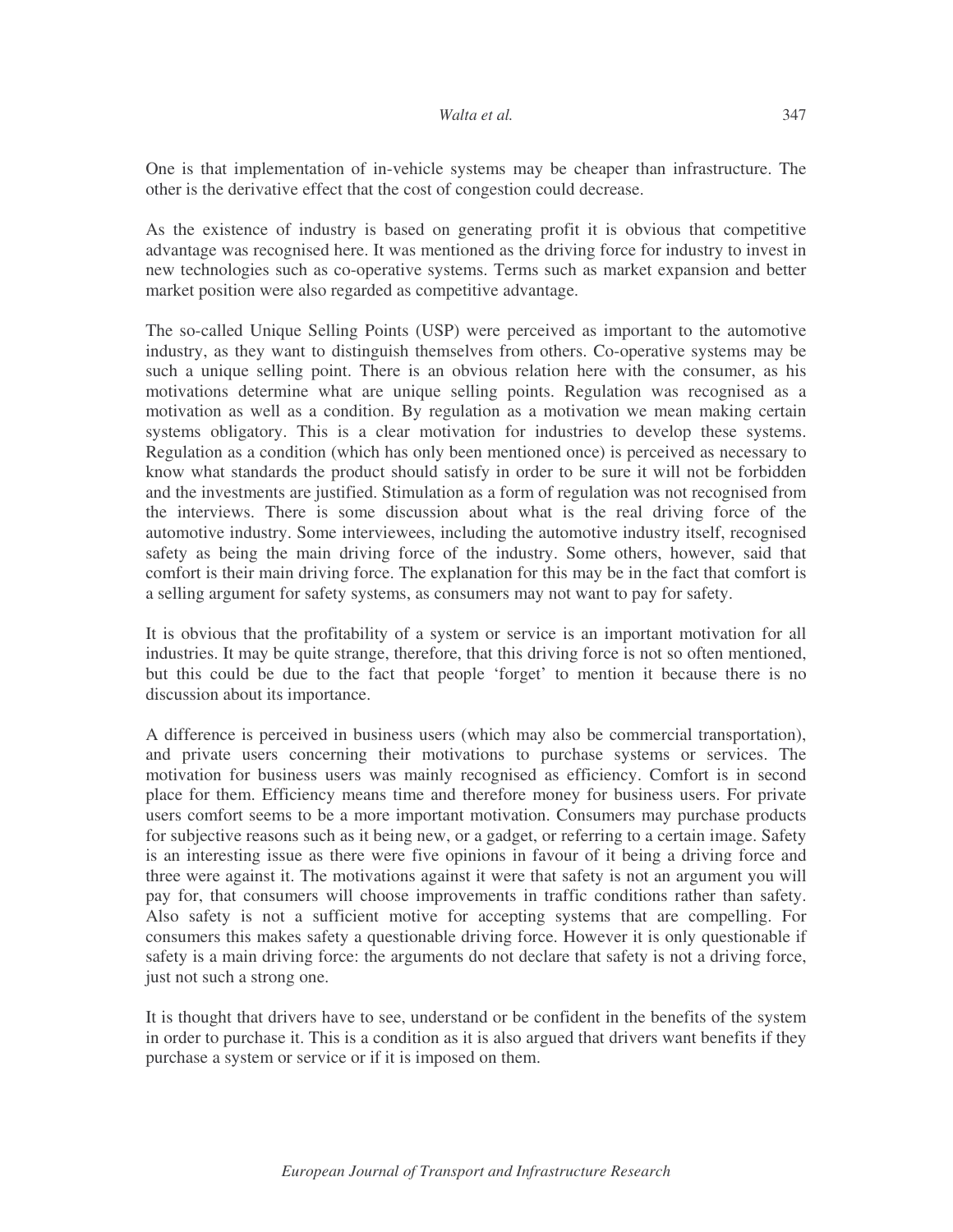Cost seems to be an obvious barrier. Concerning willingness to pay, consumers are, for example, perceived not to be willing to pay for certain services such as traffic information. Some services are expected to be offered by the authorities, automotive or insurance companies. Consumers in the Netherlands are also said not to be willing to pay a fee per service or month. They would rather buy an expensive system for which they only have to pay once. It is remarkable that privacy was mentioned so often here, because in the literature there is no evidence of it being important (e.g. Marchau et al., 1998). Privacy is of course only relevant in situations where personal data are exchanged. There were no clear motivations from the interviewees as to why privacy was seen as a barrier.

#### *Stakeholder roles and relations*

Based on the interview results a stakeholders' network for the value chain of co-operative systems was constructed (see figure 1). The higher authorities (e.g. government) and cooperative organisations possess instruments to influence the complete network of stakeholders and are therefore placed outside of this network. In the co-operative organisations, most stakeholders are represented, which makes them important platforms for co-operative systems development. Roadside system suppliers are generally expected to take the role of service/content provider next to their traditional role. As well as the service providers they will have a business relation with system suppliers in providing a service which contains content and communication facilities supplied by telcos and broadcasters. Telcos and broadcasters will be contracted by service/content providers and have no business relation with other stakeholders. There are three different routes to approach the user, the traditional route via traffic management, via aftermarket systems (portable or to be built in) and via integration in the vehicle. The user is in the stakeholder network, represented by automobile clubs like ANWB (the Netherlands) or ADAC (Germany).

In the development process of co-operative systems the roles of the authorities and the automotive industry are seen as very important. The automotive industry is seen as a gatekeeper for anything that enters the vehicle. When it comes to systems influencing the driving task this can be a barrier. They may take the lead in such processes to remain in control. If the authorities make clear choices, for instance by regulation, stakeholders are more willing to participate.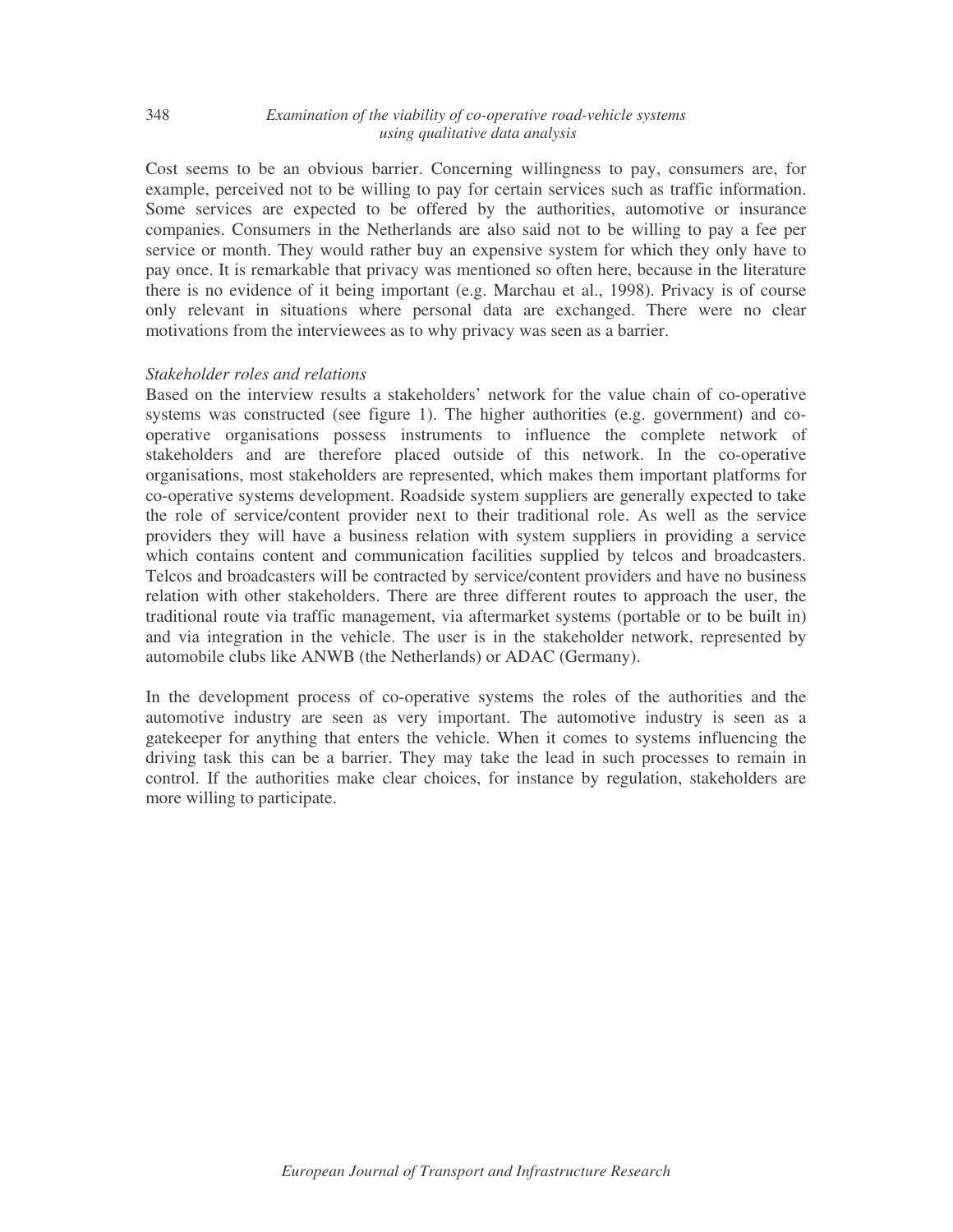349



*Figure 1. Stakeholder roles and relations*

# **4. Deployment path**

From the analysis results it was found that five co-operative systems are potentially viable: Navigation, ISA, Traffic responsive ACC, Intersection support, and Information systems. It was also concluded that there are two main routes for deployment: the Telematics route and the Advanced Driver Assistance route. This outcome was used as a starting point to design a deployment path for potentially viable concepts of co-operative systems.

Summarizing on the five proposed concepts it can be concluded that Navigation and Information systems hold a key position in the development of co-operative systems. Apart from giving information to the driver, the information can also directly serve as input to one of the four other systems. More specifically: the information system is what makes these systems co-operative. Information systems themselves are expected not to be introduced as a stand-alone system. It needs the Navigation system to add content to the information entering the vehicle, as the vehicle's position in the network is important to determine the relevance of the information. Navigation systems are also important for ISA systems. Traffic adaptive ACC and Intersection Support are not expected to be the first to emerge as they require a substantial market penetration of communication platforms (and ACC) to be effective. A visualisation of this deployment path is given in figure 2.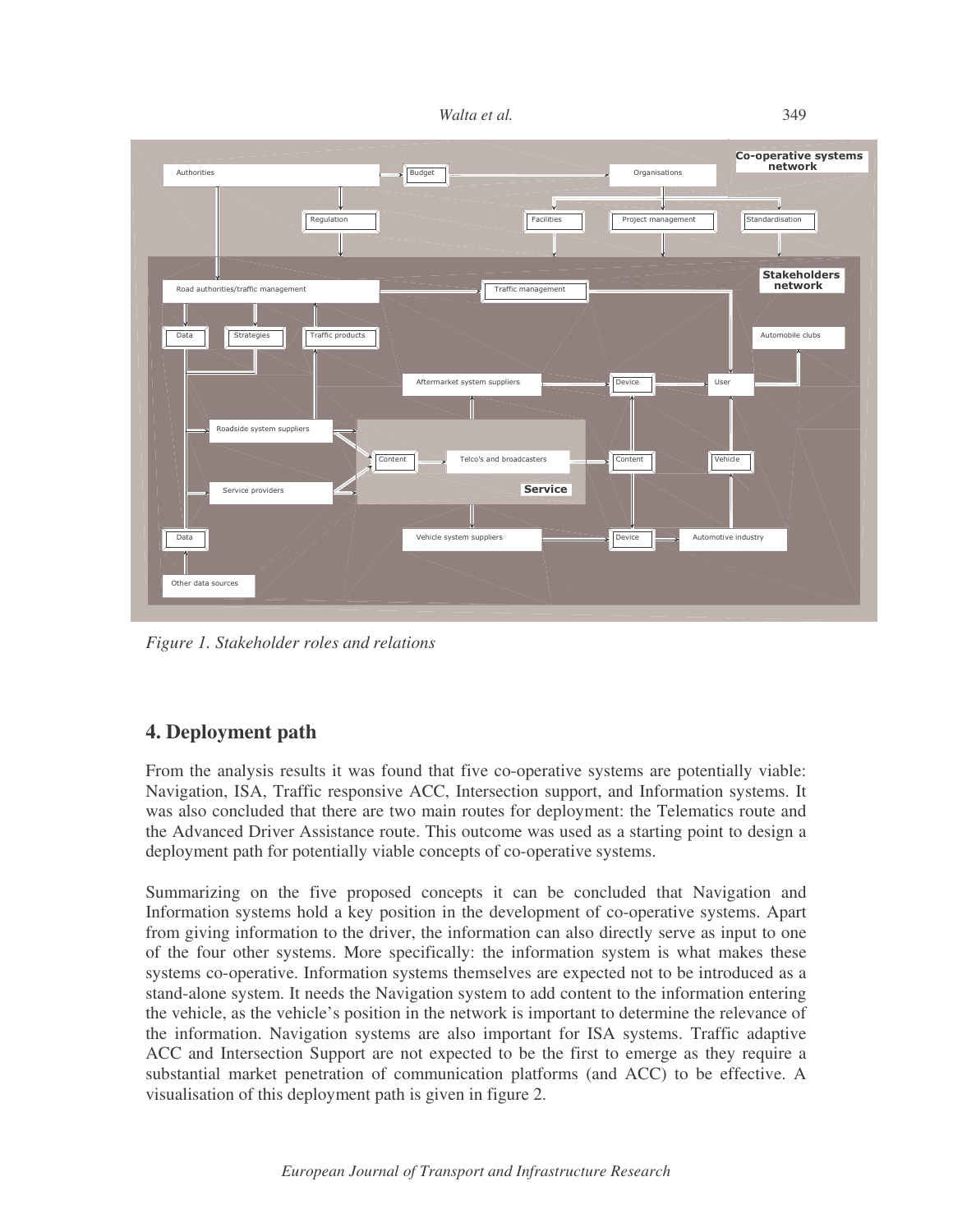

*Figure 2. Relations between five potentially viable concepts for co-operative systems*

Considering the key position of Information and Navigation it is not surprising that these were mentioned as the first to be deployed: they are a necessity for further co-operative systems development. They can both be seen as part of the Telematics route of deployment. As these systems are conditional to the development of the other concepts, that better fit into the Advanced Driver Assistance (ADA) route, it appears that both routes are not conflicting but the Telematics route is conditional to the ADA route. This was integrated in the figure by introducing phases of deployment. The two ADA phases (ADA I and ADA II) correspond to the time-horizon in which deployment is expected.

As was concluded from the interviews, co-operative systems will probably be developed in an evolutionary way, which means that each step should contain the possibility to perform the next step. Taking into account the central position of the information system, any concept should focus on getting an open communication platform into the vehicle, and not a dedicated system.

# **5. Viable concepts**

To define the direction in which the most viable concepts can be found, a further analysis was made of the driving forces (see section 3). It was found that the motivations of the driving forces could be grouped into four profiles for implementation of co-operative systems, each with its own focus. These profiles are: obligation, comfort, commercial transportation and personal. Concerning obligation, effects on authority goals may only be expected at higher levels of control, and as industry is not expected to bring these systems to the market, obligation may be necessary to force it. Besides it guarantees industry income. Effects on comfort are quite certain and private users are interested in it. Commercial transportation can benefit from informative systems through increased efficiency as these systems can be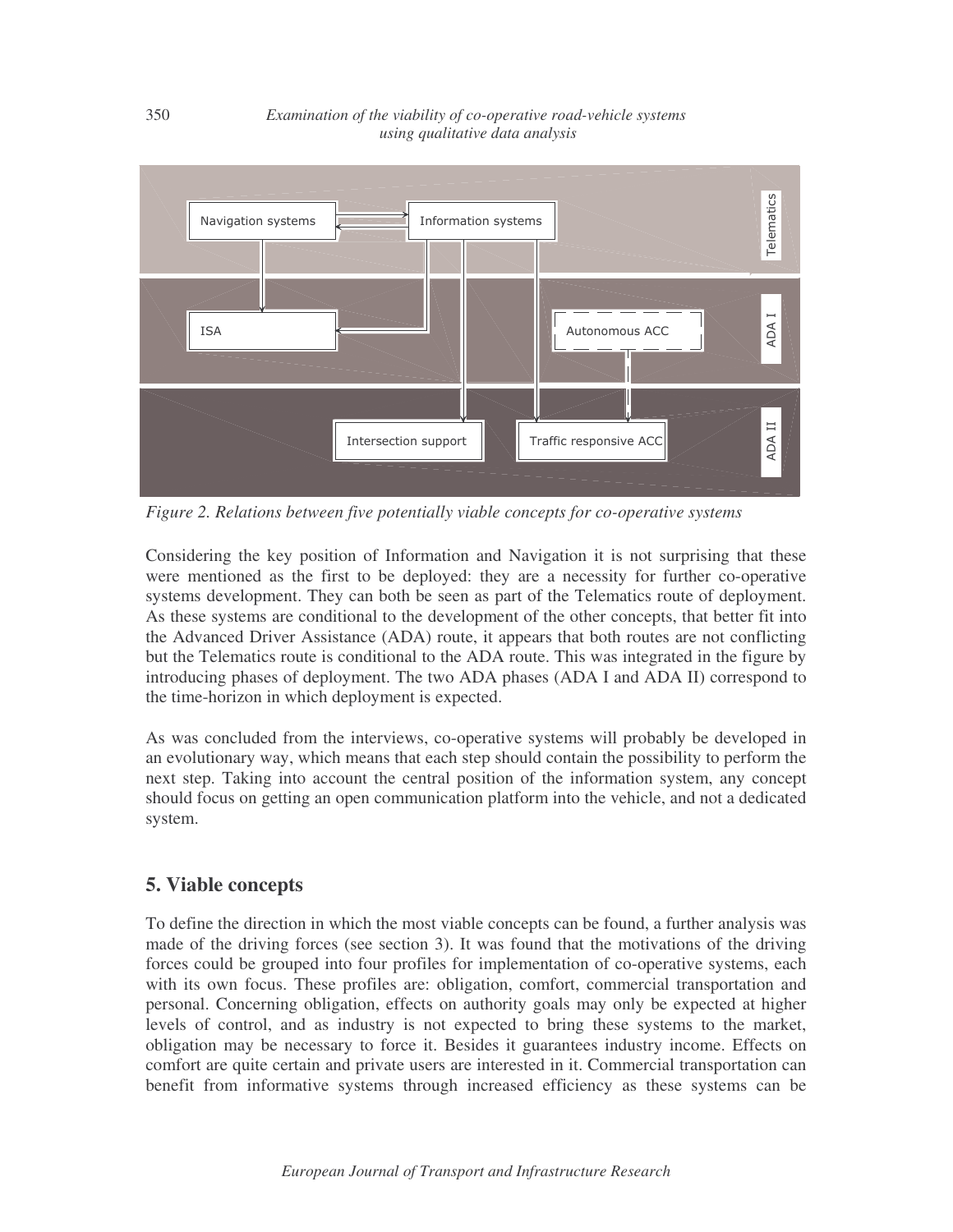integrated into a fleet management system. Finally, there is a trend for personal portable electronics devices.

These four profiles were tested on the requirements of the driving forces and barriers, because the degree to which these requirement are satisfied should give a clear indication of the feasibility of the profile. The requirements were reflected in the following six statements: benefits are clear to the user, profits can be earned, co-operation among stakeholders is easy to achieve, market penetration will be realised easily, privacy is not an issue, there is a business case possible that does not have to by-pass user willingness to pay. These statements were analysed using the research results and answered by certain or uncertain (see table 3).

| <b>Profile</b> | <b>Benefits</b><br>clear | <b>Profits</b> Co-operation | <b>Market</b><br>penetration | <b>Privacy</b> | <b>Business</b><br>case | <b>Total</b>  |
|----------------|--------------------------|-----------------------------|------------------------------|----------------|-------------------------|---------------|
| Obligation     | dna                      |                             |                              |                |                         | $+++++$       |
| Comfort        |                          |                             |                              |                |                         | $^{+++}$      |
| Commercial     |                          |                             |                              |                |                         | $+ + + + + +$ |
| Personal       |                          |                             |                              |                |                         | ++            |

### **Table 3. Profile scores on requirements**

Legend:  $0 =$  uncertain  $+$  = certain  $dna = does not apply$ 

The two profiles that turned out to be most feasible are Obligation and Commercial Transportation, both of which distinguish themselves on the three economic conditions (profits, market penetration and business case). This is not a surprise, as the general notion retrieved from the interviews is that anything is viable if you can generate profit with it. For both profiles the most viable concept is determined using the analysis results (section 3) and the deployment path (section 4). Before considering these concepts, it should be noticed that, where Obligation is concerned, there are two possible interpretations. The first is the obligation of a co-operative system, the second is the obligation of a system that opens possibilities for co-operative systems by bringing a communication platform into the vehicle, for example the obligation of a tolling system. The latter is not considered here.

As mentioned above, Obligation is related to the achievement of the authority goals efficiency and safety. The authorities will only make systems obligatory if they have clear benefits for society. Navigation and Information systems are both systems that operate only on the information level of control. The effects of these systems on efficiency and safety are thought to be limited, as effects on efficiency and safety are only expected at higher levels of control (see section 3). These two concepts can therefore not be considered as viable for obligation. When Intelligent Speed Adaptation is considered, there are better possibilities. The half-open ISA variant, in which the system will adapt to the speed limit but can be overruled by the driver, is expected to have positive effects on driver behaviour (Hjälmdal and Várhelyi, 2004) and to be accepted by the user after some experience with the system (STARDUST, 2004). This form of ISA will also be accepted by the automotive industry, as the external interference is limited to information. However, Obligation is necessary as the automotive industry will probably not implement these systems by themselves. Finally, the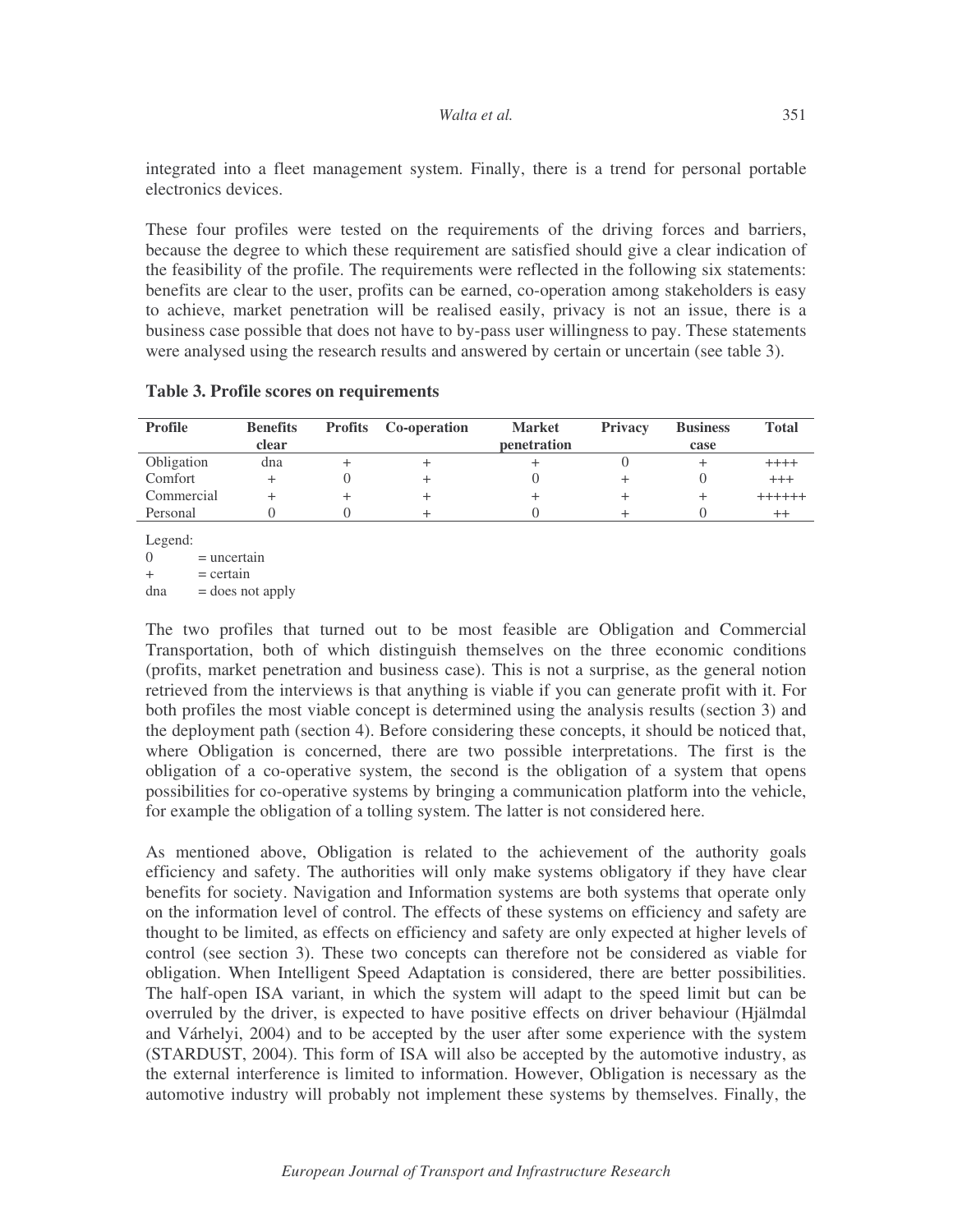implementation is not a barrier because it is no problem if equipped and unequipped vehicles are both present in traffic. Half-open ISA can therefore be considered a viable option for Obligation.

This system will consist of an autonomous part that adapts the vehicle's speed, and a cooperative part which comprises the communication of the speed limits to the vehicle. As the deployment path shows, a navigation and information system should be integrated in the system. The navigation system for the digital map that contains the speed limits as an attribute to stretches of road and the information system for updating this map with current speed limits. There are three types of speed limits that can be communicated to the vehicle: static speed limits (new roads, speed limits changed by authorities), temporary speed limits (road works, schools) and dynamic speed limits (traffic responsive, road and/or weather conditions). The deployment of the system may take place stepwise, starting with static information and building up to dynamic information.

Considering Commercial Transportation, navigation will be more effective than for private users, as time is more directly related to money in this sector. Navigation is already implemented in fleet management systems but could be made more dynamic. These fleet management systems already provide a communication platform and interface so dynamic information on the traffic situation may easily be integrated. As there are already many developments towards these applications, such a multifunctional information platform can be considered as viable. It could integrate functions such as fleet management, dynamic navigation and information on road conditions, curves, local hazards and road works. With the implementation of the fleet management application, two-way communication will become available in the vehicle. This makes it possible to also integrate Floating Car Data into this concept. If the majority of commercial vehicles were equipped this can be feasible. In the Netherlands at least 10% of all vehicles are commercial vehicles (CBS, 2005), whereas the required percentage of vehicles that have to be equipped to derive reliable speed information is about 2-3% (Jansen et al., 2003).

# **6. Conclusions**

The main conclusions that were drawn from this research are summarized below grouped by conclusions on expectations, stakeholders and methodology. Furthermore some suggestions were made to mitigate barriers to the implementation of co-operative systems.

*Expectations about co-operative systems*

- Level of control and level of co-operation were found to be the most important properties concerning effects, acceptance and therefore the viability of co-operative systems.
- At the informative level of control it is mainly effects on driver comfort that are expected for private users. For commercial transportation effects on efficiency are expected. Effects on efficiency and safety for private users are only expected at higher levels of control, which means that these effects are further away in time.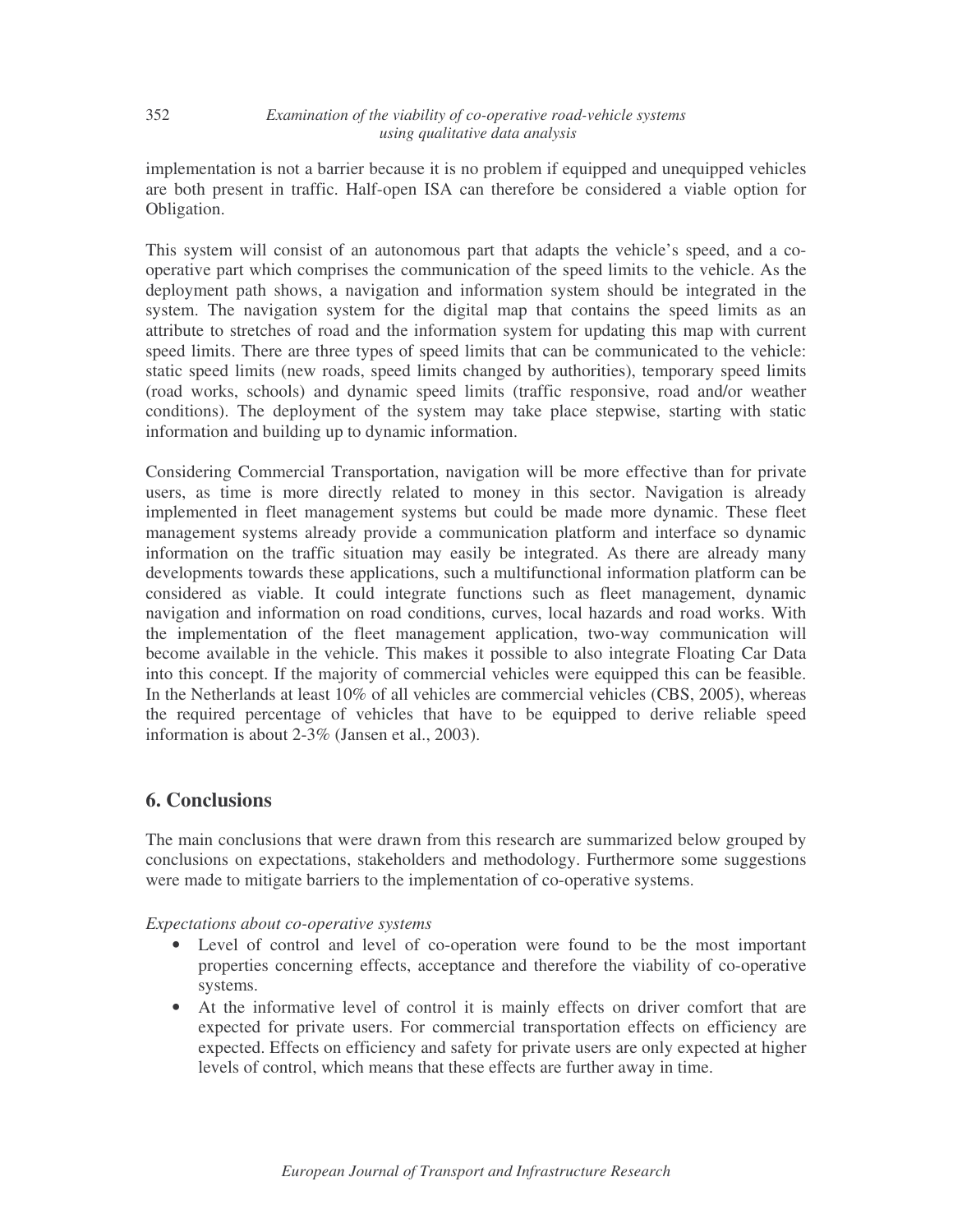- The main added value for the driver is horizon extension. For the traffic manager the main added value is in being able to influence driving behaviour.
- Five systems are seen as viable by stakeholders and experts: Information systems, Navigation, Intelligent Speed Adaptation, Traffic responsive Adaptive Cruise Control and Intersection support.
- Developments like eSafety show the focus on safety systems. However no concrete safety applications that can be designated as co-operative systems were recognised. Safety might currently be a condition rather than an objective of co-operative systems.
- While this research focused on co-operative systems for private vehicles, this turned out not to be the market segment in which the first applications will enter, apart from applications that are obligatory. There is a better market for commercial vehicle applications. This is also reflected in the fact that most business cases for private users moderate or by-pass the consumer willingness to pay.
- There are two directions in which the first applications will be developed: Telematics and Advanced Driver Assistance (ADA). This conclusion from the interview analysis was even more underpinned by the results of concept development, because the two viable concepts – Obligation of Intelligent Speed Adaptation and a multifunctional information platform – each fit into one of these directions. There is no conflict between these directions, as Telematics may be conditional to Advanced Driver Assistance.
- Most stakeholders and experts believe in an evolutionary approach, starting with low level co-operation. This is different from what was found in the literature about cooperative systems coming into play at a complex level of automation. This difference could be prompted by a difference in the notion of what co-operative systems are. The evolution of systems should rather be on assistance than on complete automation.

# *Stakeholders*

- There is no clear vision on what co-operative systems are as the perception of most stakeholders on co-operative systems is limited to 'getting information into the vehicle'.
- The role of the Roadside/Traffic industry will shift partly to service/content provision. The roles of other stakeholders will generally stay the same with the Authorities and Automotive industry as the most powerful stakeholders.
- The main driving forces for the authorities are thought to be policy goals and cost savings, for the industry competitive advantage, regulation and profits, and for the consumer efficiency (business users), comfort (private users), safety and image. The main barriers are co-operation, market penetration, consumer willingness to pay and no acceptance of external control by the automotive industry. The driving forces and barriers can be divided into motivations and conditions.

# *Methodology*

• Semi-structured interviewing has shown to be an appropriate method for knowledge development. Despite the time-consuming analysis of the interviews, the results of the interviews show several issues that would not have been retrieved from structured interviewing. It is therefore experienced as an appropriate method for research where knowledge development is the main objective.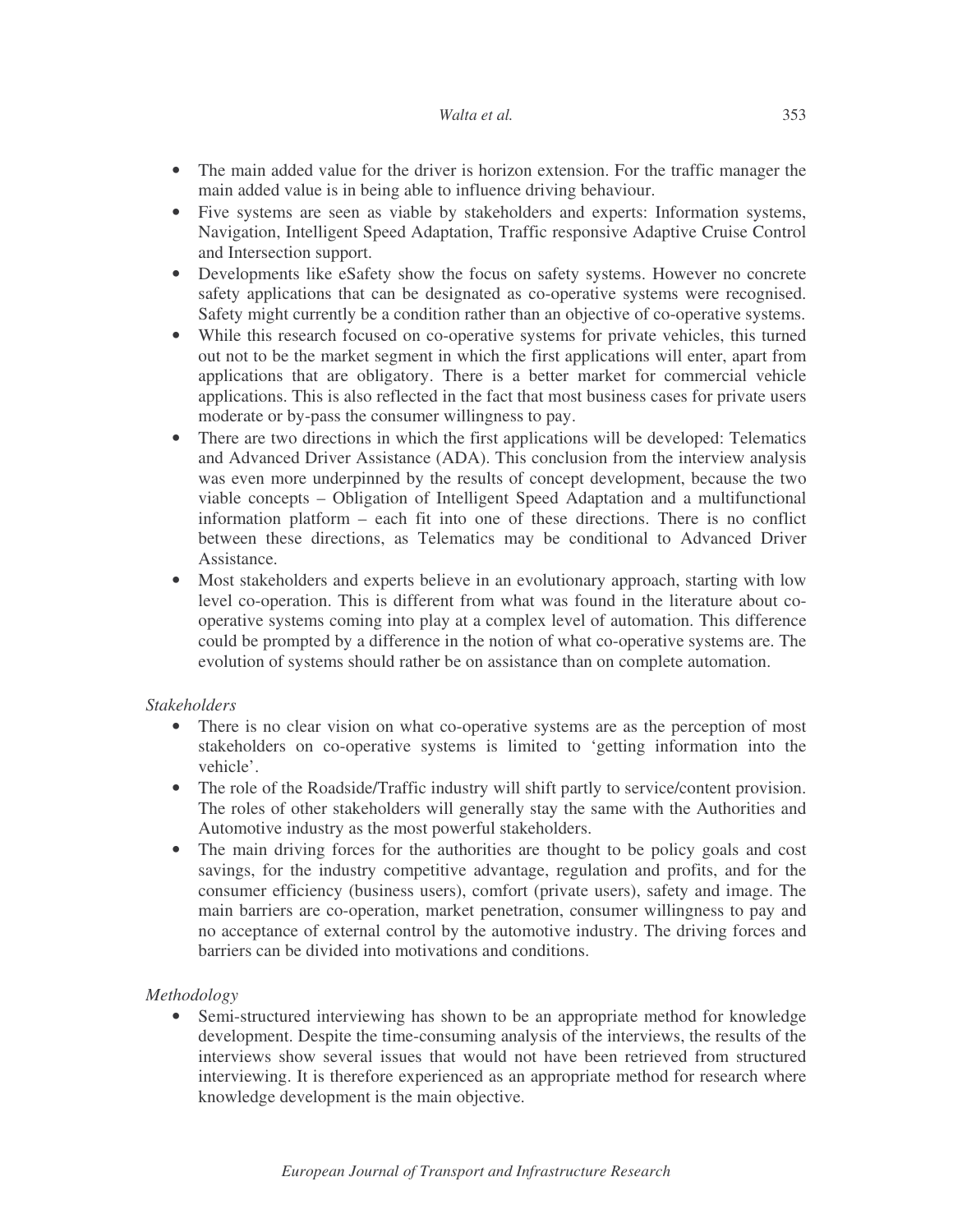The authors make some suggestions to mitigate barriers to implementation. To enable higher levels of control without having to replace a system, the information systems that are being developed should be able to send messages to the driver as well as to any system concerned in operating the vehicle. The focus should be first on systems for commercial transportation as this may be the sector in which co-operative systems are most viable. Obligatory use of ADA-systems for private users is further in the future, but should also be considered. It is important to continue research on consumer behaviour and consumer desires to be able to derive with more certainty the possible concepts for private users in the comfort and personal systems area. Furthermore research should concentrate on the viability of co-operative safety systems.

# **Acknowledgement**

The research described in this paper was part of a study performed at the University of Twente in co-operation with Vialis Traffic and Mobility. The authors want to thank all experts and representatives of stakeholders for their willingness to participate in this research and the referees for their critical view and valuable suggestions.

# **References**

Van Arem, B. and Jacob Tsao, H.-S. (1997). The Development of Automated Vehicle Highway Systems – Commonalities and Differences Between the State of California and the Netherland. Paper presented at the *Future Transport Technology Conference*, Aug. 1997, San Diego.

Van Arem, B., Vink, W. and Baart, M. (2004). ITS for sustainable mobility: tools for designing and evaluating co-operative road-vehicle systems. Paper presented at the *11 th ITS World congress*, Oct. 2004, Nagoya.

Bedaux, L. (2004). Long Term Vision on Emerging Car Technologies of the Dutch Ministry of Transport. Presentation at the *AIDA user group meeting*, Jan. 2004, Soesterberg.

Bekiaris, E., Stevens, A., et al. (2004). ITS Implementation: from Impact Assessment to Policy Recommendation. In Bekiaris, E. and Nakanishi, Y.J. (eds.) Economic Impacts of Intelligent Transportation Systems: Innovations and Case Studies. *Research in Transportation Economics*, vol. 8, pp. 605-637.

Blosseville, J.M., Hoc, J.M., Riat, J.C., Wautier, D., De la Bourdonnaye, A., Artur, R., Narduzzi, C. and Gerbenne, E. (2003). French contribution to the functional analysis of 4 key active safety functions (ARCOS project). Paper presented at the *10 th ITS World Congress*, Nov. 2003, Madrid.

CBS (2005), http://statline.cbs.nl, consulted in May 2005.

Ehmanns, D. and Spannheimer, H. (2004). Roadmap. Deliverable of *Advanced Driver Assistance Systems in Europe (ADASE).*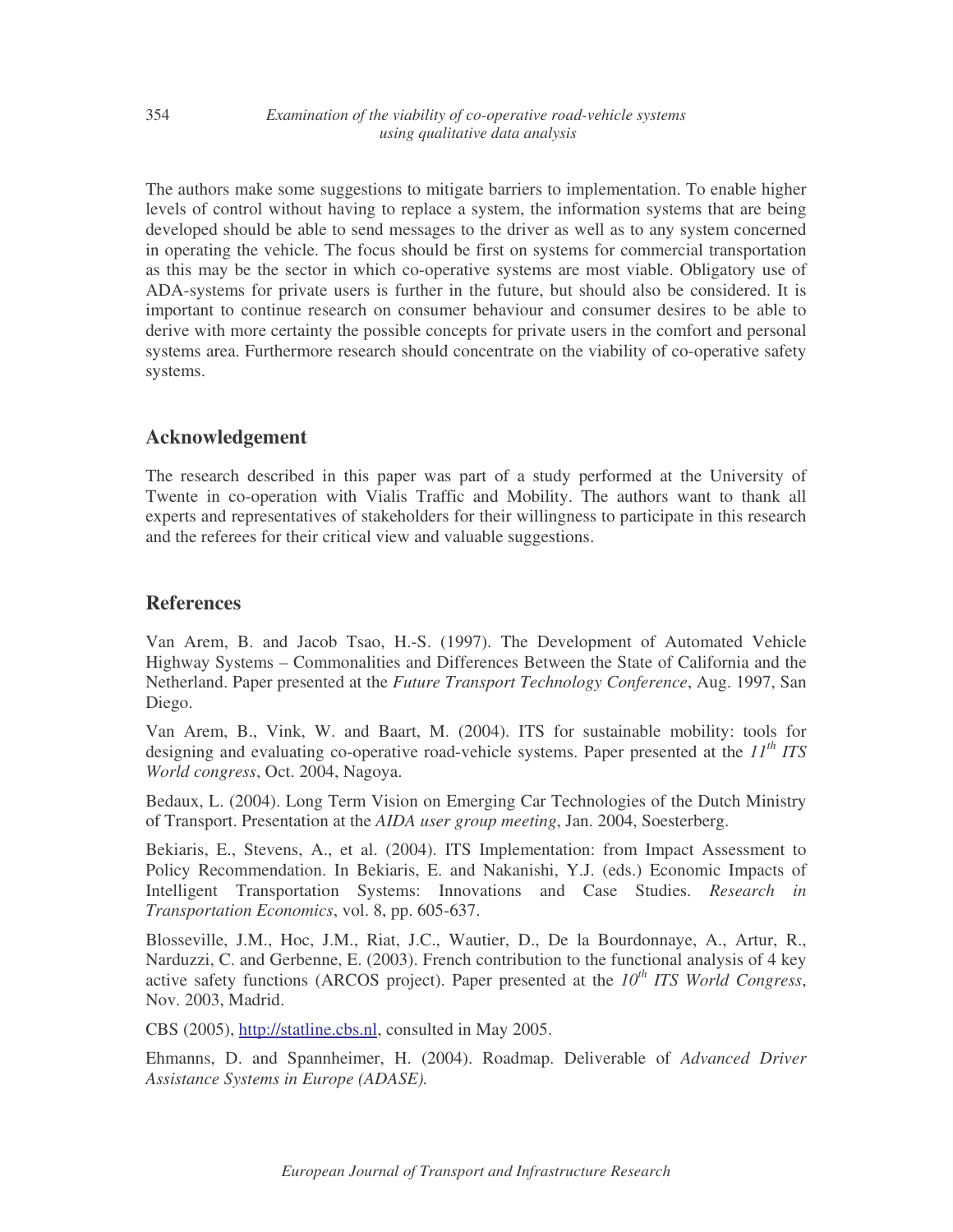Fischer, P. and Kessler, D. (2003). Strategic traffic management co-ordinated with in-vehicle navigation, supporting traffic management strategies of public authorities by use of dynamic in-vehicle route guidance. Paper presented at the  $10^{th}$  ITS World Congress, Nov. 2003, Madrid.

Halldórsson, Á. and J. Aastrup (2002). Quality criteria for qualitative inquiries in logistics. *European Journal of Operational Research,* vol. 144, pp. 321-332.

Harutoshi, Y., Kazuhide, K., Hiroshi, M., Hiroyuki, O., Satoshi, M., Mizutani, H. and Hisashi, E. (2003). Results of AHS proving tests. Paper presented at the  $10^{th}$  ITS World *Congress*, Nov. 2003, Madrid.

Hjälmdal, M. and Várhelyi, A. (2004). Speed regulation by in-car active accelerator pedal. Effects on driver behaviour. *Transportation Research Part F*, vol. 7, pp. 77-94.

Van Hylckama Vlieg, N.E. and Groenveld, P. (2003). De People Mover Roadmap, Scenarios voor toekomstige ontwikkelingen van people movers (in Dutch). Connekt, Delft.

Jaaskelainen, J. (2002). Final report. Deliverable of the *E-safety working group*.

Jansen, R., Schmorak, N. and Rutten, B. (2003). De meerwaarde van verkeersinformatie met GPS (in Dutch). *Verkeerskunde*, vol. 10, pp. 20-25.

Lucas, K. (1998). Upwardly mobile: Regeneration and the quest for sustainable mobility in the Thames Gateway. *Journal of Transport Geography*, vol. 6, no.3, pp. 211-225.

Marchau, V.A.W.J., Heijden, van der, R.E.C.M. (1997). Possible Roles of Stakeholders towards Developments of advanced Vehicle Control Systems. In Roller, D. (ed.)  $30^{th}$ *International Symposium on Automotive Technology & Automation,* Automotive Automation Ltd., Croydon.

Marchau, V.A.W.J. and Heijden, van der, R.E.C.M. (1998). Policy aspects of driver support systems implementation: results of an international Delphi study. *Transport Policy*, vol. 5, pp. 249-258.

Marchau, V., Wiethoff, M., Penttinen, M. and Molin, E. (2001). Stated Preferences of European Drivers regarding Advanced Driver Assistance Systems. *European Journal of Transport and Infrastructure Research*, vol. 1, no. 3, pp. 291-308.

Misener, J. (unknown date). Intersection Decision Support Project Seeks to Prevent BroadsideCrashes.

http://www.path.berkely.edu/PATH/Research/Featured/032703/IDSforWeb.html, consulted in January 2004.

Nasirin, S., Birks, D.F. et al. (2003). Re-examining fundamental GIS implementation constructs through the grounded theory approach. *Telematics and Informatics,* vol. 20, pp. 331-347.

Peters, V. (2004). http://www.kwalitan.net, consulted in June 2004.

Russell, R. (2003). Tourists and Refugees: Coinciding Sociocultural impacts. *Annals of Tourism Research,* vol. 30, no. 4, pp. 833-846.

Shladover, S.E. (1997). Cooperative Advanced Vehicle Control and Safety Systems (AVCSS). Paper presented at the *4 th ITS World Congress*, Berlin.